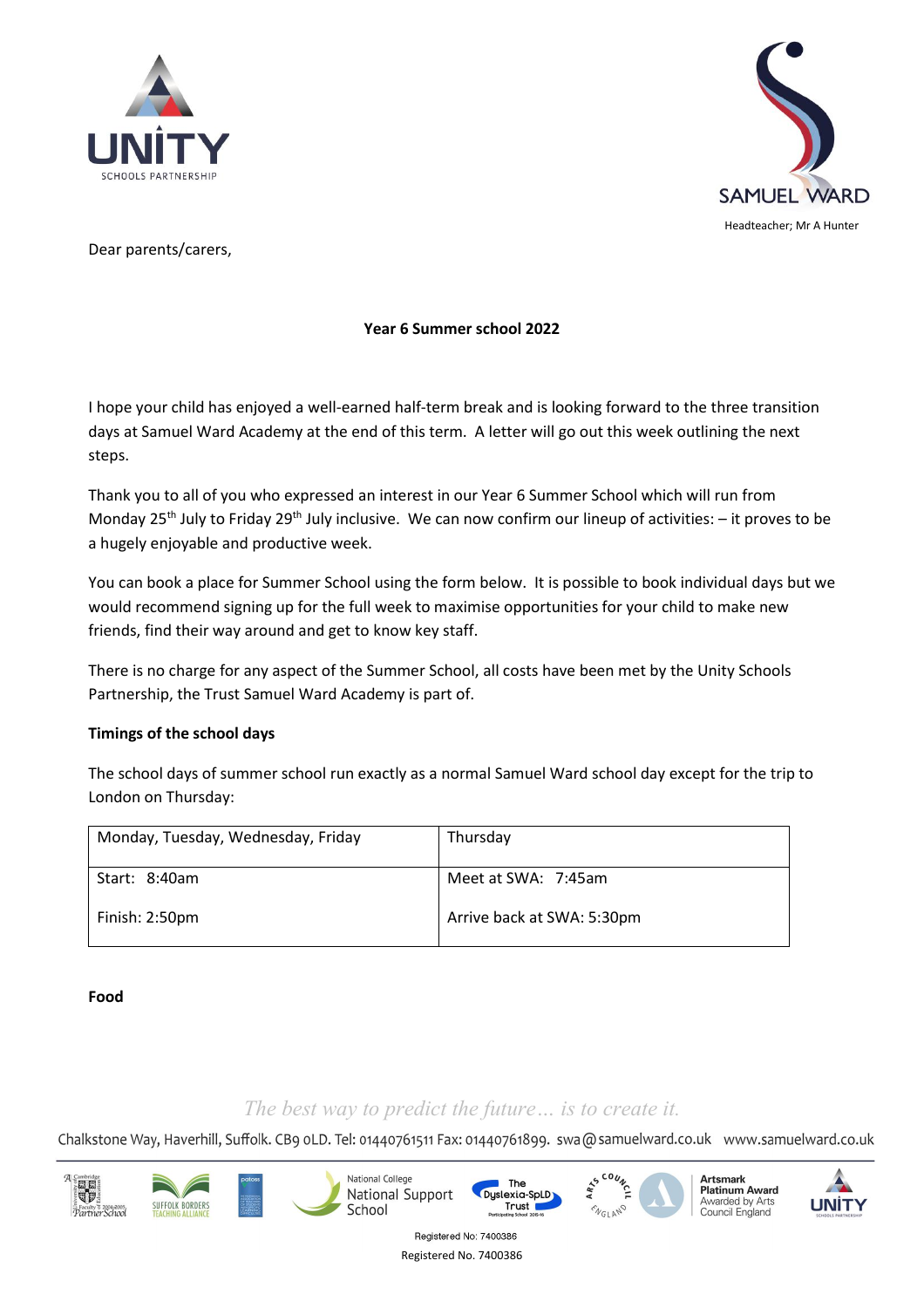Students should bring a packed lunch and a water bottle. On Friday fish and chips will be provided for lunch at no charge. Students not wishing/able to eat this should bring a packed lunch as normal.

## **Clothing**

Students should wear comfortable clothing appropriate to the weather. Some physical activity is involved in most days.

## **The activities**

## Monday and Tuesday

These days will see students enjoy a carousel of experiments in science, shooting and editing in photography, cooking dishes from around the World, solving physical and mathematical problems and more. These days have many "getting to know you" activities built in.

## Wednesday

Activities on this day involve two team-based challenges: a building challenge in our Design and Technology workshops and a physical team challenge. The exact nature of the activities remain tightly guarded secrets! Budding architects shouldn't get too attached to their creations in the design challenge because the only way to declare a true winner is to test their completed structures to destruction…

The physical challenge will rely on communication and working together- made significantly more difficult when you can't move as freely as you're used to…

Wednesday should be a lot of fun and really cement relationships which have been built over the previous two days.

#### Thursday

We will drive by coach to London and enjoy a river cruise on the Thames before playing in Greenwich Park. We did this exact trip as part of our Summer School in 2021 and students loved it. Note that this day involves an earlier start and later finish than normal. Refreshments are available to purchase on the boat.

Please note the earlier start and finish time on Thursday. When we have trips out we constantly update return times via our twitter page: @SamWardAcad

#### Friday

This is a day of enrichment and celebration. Students will enjoy archery, a climbing wall, campfires and geocaching.

Your child's place at Summer school can be booked using the following link:

## <https://forms.office.com/r/A7PBbVENfq>

Based on the previous expressions of interest we have made 120 spaces available. In the event of applications exceeding this number we will draw students out of a hat and operate a reserve list.

The deadline for applications is Friday  $17<sup>th</sup>$  June.